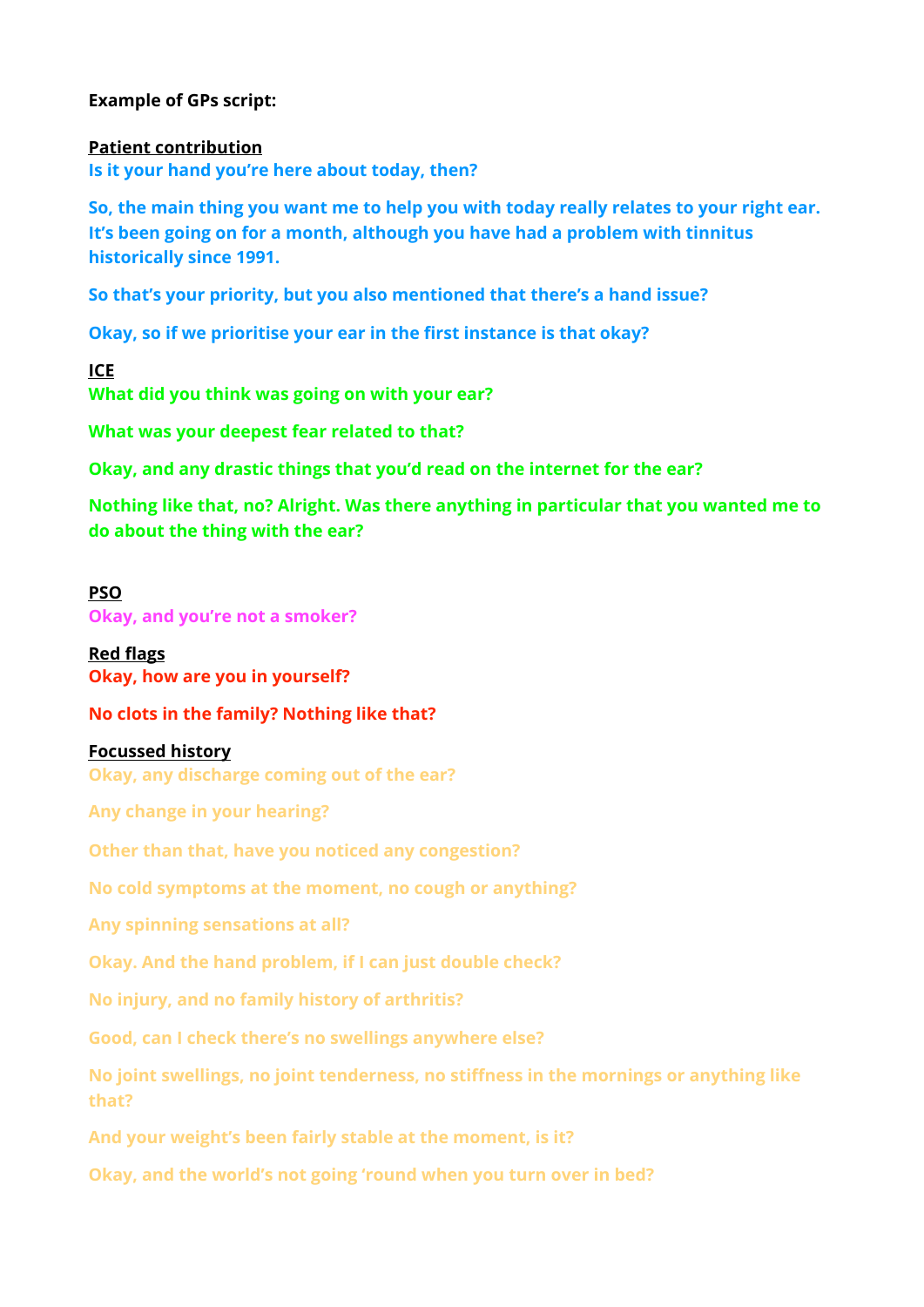# **Alright, you've had no chest pains and no breathlessness?**

## **And your teeth are okay, are they?**

#### **Focussed examination**

**Good, okay, well why don't we check you over? We'll start with your ear and then have a wee look at your hand as well, if that's okay?** 

**I'm going to test your hearing if I may?** 

**Just tell me what I'm saying… [whispered] 'twenty-one'.** 

**Good… [whispered] 'ninety-eight'.** 

**So, you're hearing's pretty good.** 

**Not sore when I press on there?** 

**Yeah, okay. Open your mouth… breathe in; close your mouth. And no pain in your face at all?** 

**And as you said, no cold symptoms, not sneezing. If you can look towards your husband? And you've never been a smoker, have you? Good, okay. Let's have a wee look at your hand as well.** 

**So, no swelling of your joints there.** 

**Oh, alright. And you're not tender there?** 

**Can you cock your wrist up there?** 

**It doesn't hurt when you do that?** 

### **Identify problem**

**(Regarding the hand - Great, okay, so it seems to be getting better, whatever it's been.)** 

**All right, okay. So, the problem- the main issue that you wanted to talk about was related to your ear. You were wondering about wax; there's no suggestion of any wax there. Your hearing's pretty good, but your ear drum on the righthand side is slightly sucked in, in a way – that sort of thing sometimes happens with a cold, but you've not mentioned a cold. But, it's usually caused by you not being able to balance the pressures in your ear, so it's a problem called 'eustachian tube dysfunction'. You know when you go up in a plane and you pop your ears?** 

**That's not working so well at the moment. Can you make it pop at the moment, if you hold your nose and blow until your ear pops, does that work on that side?** 

**It does on that side, but not on that side? So, that confirms that's what the problem is.**